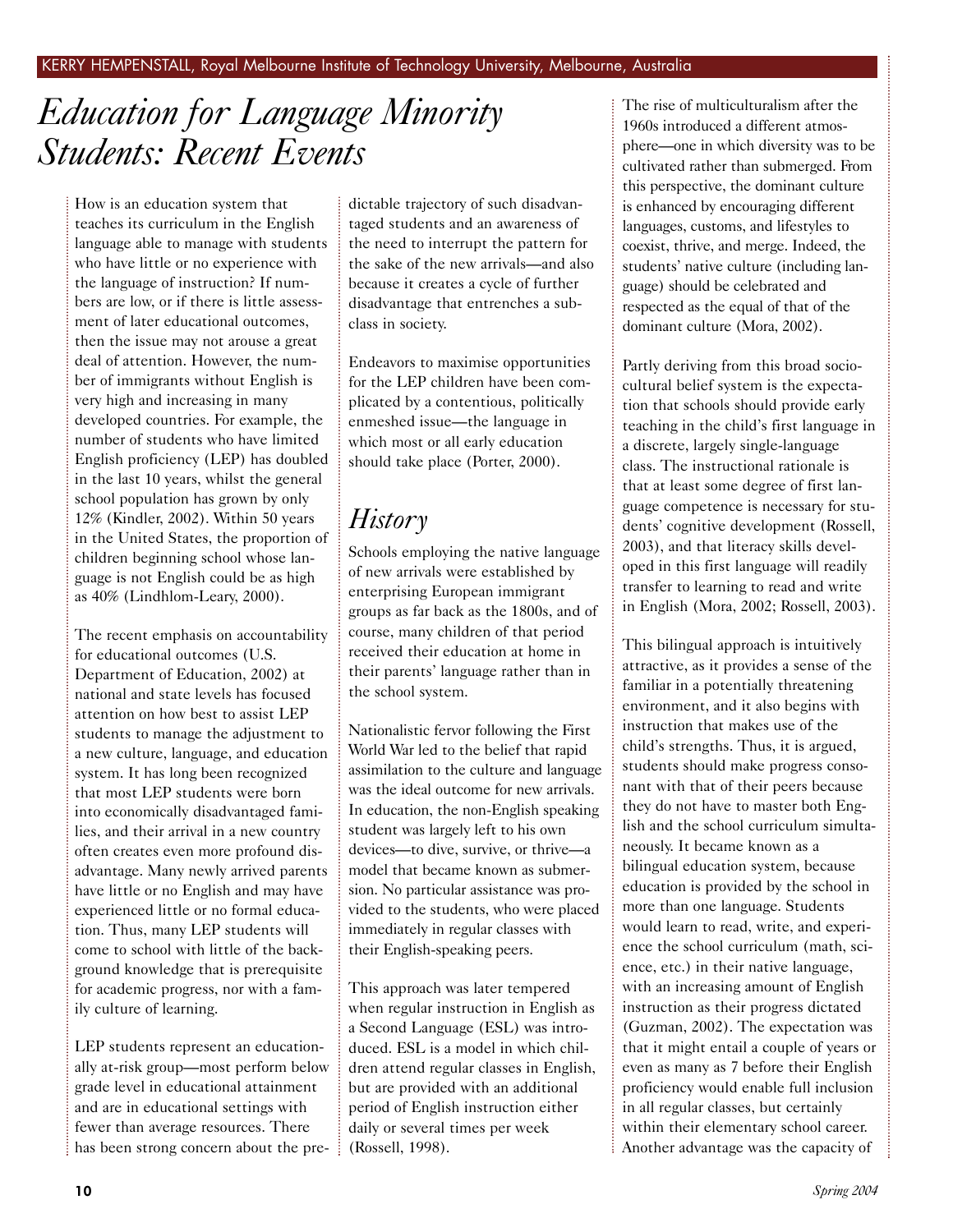parents to be involved in their child's education at the beginning stages, when they might otherwise have been excluded by the language barrier.

An extension of bilingualism is known as two-way immersion (Christian, Howard, & Loeb, 2000) and involves all kindergarten students participating in learning a second language from the beginning of the school year. In this model, all instruction occurs in two languages (for example, English and Spanish), and all students remain in the same classroom. The assertion is that each group benefits to a greater degree than they would were they segregated. The language minority students rapidly develop English through authentic discourse and interlanguage transfer of skills, whilst the language majority students reap the bonus of proficiency in a second language. Despite the apparent loss of instructional time available for the language majority students to attend to curriculum issues, it is argued that the process occurs without jeopardising their academic progress (Christian et al., 2000).

A later approach, structured immersion, was based on the premise that progress may be more rapid if the language minority student receives his or her education in English alongside the locally born peers and also participates in English language instruction in a special class for a year. The underlying beliefs are that learning a new language is easier when a child is young and that immersion in the language promotes optimal development (Morlan, 2000). Philosophically, immersion is attractive because of its presumed advantages in producing fluency in the English language, an essential step on the path to an equal education, and thereby to full participation in society (Porter, 2000). This scenario of inclusion in the same class as one's peers is potentially less stigmatising, and also provides opportunities for English language learning to be accelerated through increased peer contact and the sheer volume of English experienced (Glenn, 2003). English instruction is provided intensively for a year, and then children are assigned to a grade with students of similar levels of English development. A specialist teacher provides instruction for every subject in English, with allowance for some excursions into the native language as the need arises, such as for difficult concepts. This is unlikely to exceed about 10%–30% of the instructional time, and the language sophisti-

*Philosophically, immersion is attractive because of its presumed advantages in producing fluency in the English language, an essential step on the path to an equal education, and thereby to full participation in society (Porter, 2000).* 

cation employed by the teacher is expected to match the capabilities of the particular group of students (Baker, 1998).

Which general approach is most effective may appear to be an empirical question; however, much more heat than light has been shed on this question. The goal of the protagonists in this debate is surely identical—to enable students to make optimal use of educational and social opportunities so as to enjoy productive and satisfying lives in their new land. However, there are other ideals competing with efficacy. For example, the United Nations asserts that children have a right to be educated in the language of their home should parents seek it, a position also adopted by the International Reading Association (2001). When a Public Agenda poll (Farkas, Duffett, & Johnson, 2003) asked immigrants for their views, 63% responded that all classes should be conducted in English; whereas 32% considered that at least some subjects would be better taught in native languages. Most parents, it appears, consider immersion a better option for their children's participation in society.

Some interested parties have argued that multiculturalism is a vitally important social goal that is best promoted by the bilingual approach of teaching in and about other languages and cultures (Mora, 2002). Others have suggested that one reason why bilingualism became so entrenched was as an element in the broader social goal of reducing prejudice in society (Aboud & Levy, 1999). Thus, efficacy is not the only criterion employed in discussion about the competing approaches.

The bilingual approach has been the dominant approach for many years but has received increasing criticism over the past 10 years. For example, the time spent in maintaining development of the native language has an opportunity cost. It is time that could have been spent in practising English, and critics argue that the costs outweigh the benefits (Gersten & Baker, 2000; Guzman, 2002). Numerous studies and reviews have been performed, yet methodological quality has frequently been questioned (Rennie & Marcos, 2003; Slavin, 2004), making consensus difficult to obtain. This has led to an entrenching of positions as protagonists laud studies supporting their perspective and strongly criticize others. Their opponents condemn those lauded studies and defend the criticised studies (Rossell, 2003). In particular, the choice of studies deemed acceptable to various meta-analysts has been an area of disagreement. Slavin's (2004) recent "best evidence synthesis" (Slavin, 1986) regarding reading instruction is an attempt to overcome some of the apparent variability in determining which studies are of sufficiently high quality to be included in a meta-analysis.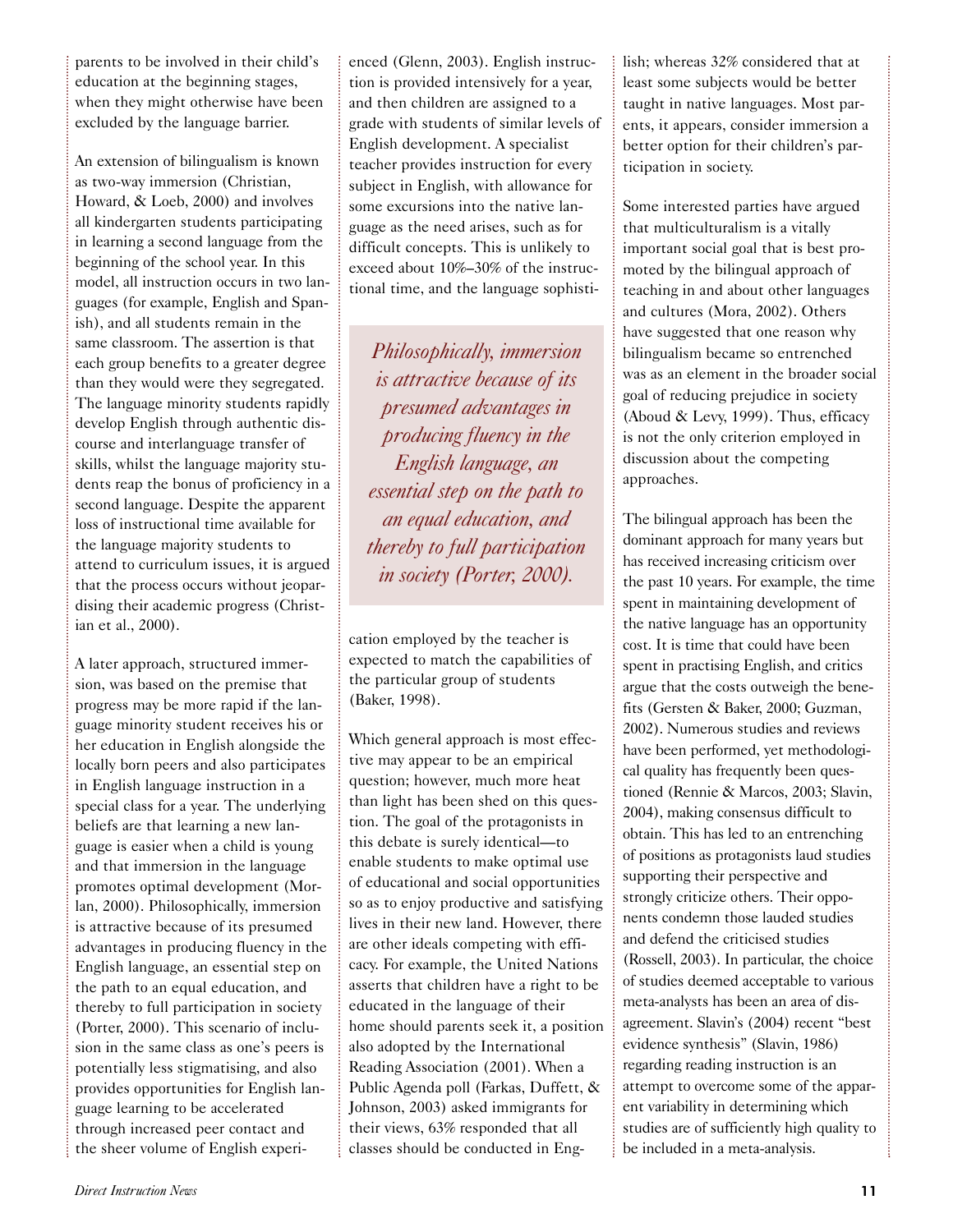Ad hominem attacks on opponents are not unknown. For example, Mora (2002) asserts that arguing for structured immersion implies a belief that other languages and cultures are inferior to English-based cultures. She further claims, "In order to curtail rights of access to education for language minority students and their parents, the anti-bilingual education forces have constructed a lie" (para 8).

Further clouding the issue are problems of definition. There can be considerable difficulty in determining precisely what instructional components are employed in programs that carry the label bilingual. There is a great deal of variation across programs, a scenario similar to that which plagued the whole language evaluation question for so long. Some consider almost all intervention programs bilingual if some native language is used at some part of the day. Others consider bilingual programs to include a narrow band of specified features (de Cos, 1999). It is conceivable that different reviews may include the same study but under any of the categories: structured immersion, bilingual, or ESL (Clark, 1999; Rossell, 2003).

# *Recent Public Concern*

However, some statistics have troubled parents and policy makers. Under bilingualism, non-English proficient students have higher grade-repetition rates and four times the dropout rate of their English-fluent peers (Marnie, 2001). They present with lower school achievement, whether assessed by their teachers or on standardized tests of reading and math (Moss & Puma, 1995). Teachers often express concern about poor attitude and lack of motivation among many LEP students, although it is now being recognised that these secondary obstacles to progress are more often a result of difficulties with language acquisition, rather than a cause of their learning problems (Ganschow, Sparks, & Javorsky, 1998).

The length of time students spend outside the mainstream has also elicited criticism. Those children who begin bilingual intervention early (ages 4–7 years) could be segregated for between 3 and 10 years, while later starters (ages 8–11 years) average 2 to 7 years. When students arrive later into programs (ages 12–15 years), they may never leave—remaining segregated for 6 to 8 years (Kellis, Brezovsky, & Silvernail, 2001). The current state of education for LEP students is creating great concern, yet clear unambiguous solutions are not easy to find.

*The report further noted a paucity of well designed studies of the dominant model's effectiveness, calling for more fine-grained research that would allow for decisions to be based upon measurable student outcomes.* 

An influential report commissioned by the National Research Council (August & Hakuta, 1997) noted that there was insufficient evidence that teaching programs in one's native language was more effective than English immersion or English as a Second Language programs. The report further noted a paucity of well designed studies of the dominant model's effectiveness, calling for more fine-grained research that would allow for decisions to be based upon measurable student outcomes. Rossell and Baker (1996), in reviewing 300 studies, reported that only 72 were of adequate design. From this data, they concluded that there was little evidence to recommend bilingual education over other approaches or, indeed, over submersion. Several authors have challenged the criteria employed in this meta-analysis and

criticised aspects of the selection (de Cos, 1999). To complicate matters further, a relatively low proportion of students in bilingual classes participate in statewide testing (Rossell, 2003), as such tests are printed in English. Thus, the system-wide attainment levels of students in bilingual education programs have been less well scrutinised than is desirable.

A further exploratory meta-analysis by Baker and Gersten (1997) was prompted by a desire to tease out instructionally important variables. But, as was noted in the National Research Council report, the research to that time had been insufficiently well controlled to enable any firm conclusions about such variables. Indeed, Gersten and Baker (2000) describe the pace of instructional research focused upon LEP students as "glacial" (p. 454).

## *Mandated Change*

The criticisms developed enough momentum among Californians that, in 1998's Proposition 227, they replaced bilingual education in the state's public schools with Englishimmersion programs that allow education in a transitional sheltered immersion program only for the 1st year. After that year, they are expected to manage in an all-English language classroom. Although parents have the right to request bilingual education, fewer than half the former number of students are currently in bilingual programs (Rossell, 2002). Several other states have taken, or are considering, similar action. Of course, not all states make special provision for LEP students—there are 16 that do not, and there is considerable variation in the models of assistance that other states provide (Kellis et al., 2001).

The long term impact in the states adopting immersion programs is not yet clear. Rossell's (2002) analysis notes improved outcomes in California, partly because, according to her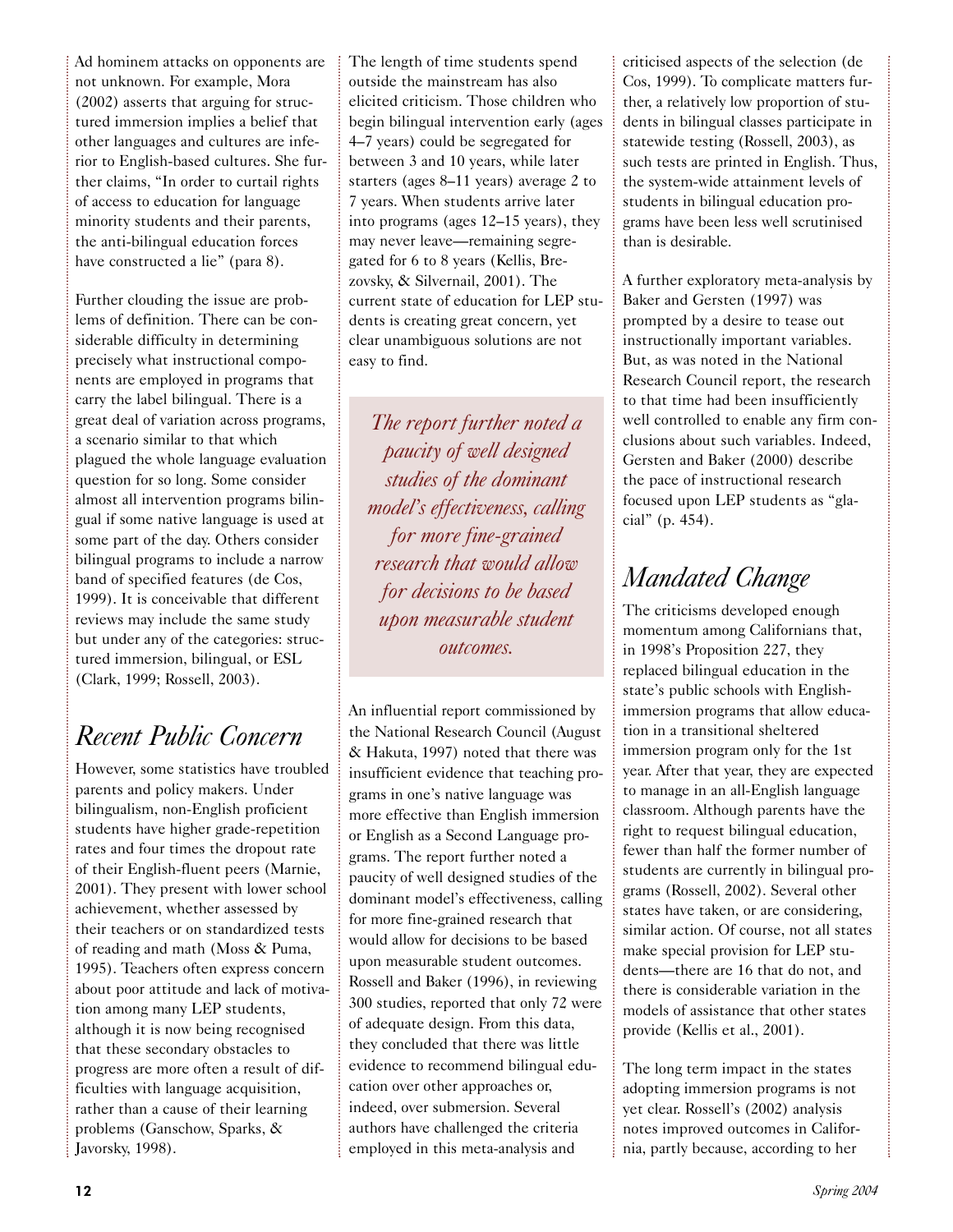data, bilingual programs had produced generally negative effects on achievement. Some other reported improvements include a statewide 20% elevation of standardized test scores for minority language speakers on the California state test (Prop. 227's promise, 2000). In one school district employing structured immersion, LEP students' scores increased by 47% in a school year, whilst another largely bilingual district's scores increased by only 4% (Baker, 2000). *The New York Times* (Soifer, 2001) reported that, since the introduction of immersion, there had been an increase of 11 percentile points in reading and 19 percentile points in math on Stanford 9 test scores for limited English proficient students in the Oceanside Unified School District.

Although gains have been noted across all levels, the most significant improvements have been with younger children (Amselle & Allison, 2000). This finding is consistent with the generally accepted view that learning a new language is easier when a child is young (Johnson & Newport, 1989). In a different interpretation, these young LEP students are not strictly learning a second language, rather they are simply continuing the process of learning a language, though in a new language, English (Bialystok & Hakuta, 1994).

Of course, many students arriving in a new country have difficulties beyond that of a lack of English. A high proportion will have lived in poverty with the attendant problems that entails. Their parents may be uneducated, and the children's early language development even in their native language may have been severely limited. Thus, LEP students may have additional vocabulary problems (McLaughlin et al., 2000)—sharing one similar obstruction to progress with locally raised disadvantaged students (Hart & Risley, 2003). An early vocabulary deficit has been shown to be remarkably predictive of language growth and reading comprehension to at least

third grade (Hart & Risley, 2003). Almost certainly this additional hurdle contributes to the continued concerns for many LEP students, even those in structured immersion programs.

Soifer (2001) points out that the elevated achievements of some structured immersion programs derive from important structural and curriculum components, rather than simply because of the change of philosophy. In successful programs, care is taken to ensure that appropriate levels of resources are available for instructional materials. The successful schools adopted a code emphasis reading pro-

*Rather than categorising students according to age, instructional groupings are determined by initial assessment of attainment in each of these areas.*

gram, and a carefully structured English language development program, and ensured that instructional time was sacrosanct, regardless of competing day-to-day priorities. Thus, influences on progress that are now well accepted for general education students (such as academic learning time) are intentionally controlled to promote similarly improved progress for LEP students.

Phoenix Advantage Charter School in Arizona has also reported very strong outcomes for its high proportion (30%) of LEP students. It is a school in a disadvantaged area (80% free meals), yet it has managed to dramatically alter the trajectory of its students over a relatively short period of time. The Measure of Academic Progress (MAP) results compare each student's Stanford 9 scores from one year with the same students' scores in the following year to determine how many students

make 1 year's progress from one year to the next. It offers a more transparent view of individual student progress than is obtained by only summing results and examining averages (Barker & Torgesen, 1995).

Over one year, Stanford 9 test scores for first-graders increased from the 24th percentile to the 49th percentile in reading, from the 38th to the 48th percentile in math, and from the 22nd to the 46th percentile in language. School officials announced last year that the percentage of student scores in the top 25 percent nationally had increased from 4 percent to 18 percent in just one year. (Soifer, 2001, para 9)

More recent data (2003) from the Arizona Department of Education reveals that 74% of Advantage students in math and 72% of students in reading made a year's growth between 2002 and 2003, a result above the state average. These outcomes are surprising given the high support needs of the students at intake (GreatSchools.net, 2003).

This school pays careful attention to instructional details for LEP students. It includes Direct Instruction programs in reading, writing, and math among its curriculum. Rather than categorising students according to age, instructional groupings are determined by initial assessment of attainment in each of these areas. Teaching occurs intensively in small homogeneous groups. It is highly structured, with extended opportunities for practice, continuous assessment, and regular feedback of progress. Acceleration occurs regularly, as movement to and from groups is based on day-to-day performance, rather than on assumptions about a student's ability. Any students whose progress begins to decline are thus readily detected and able to obtain additional targeted instruction.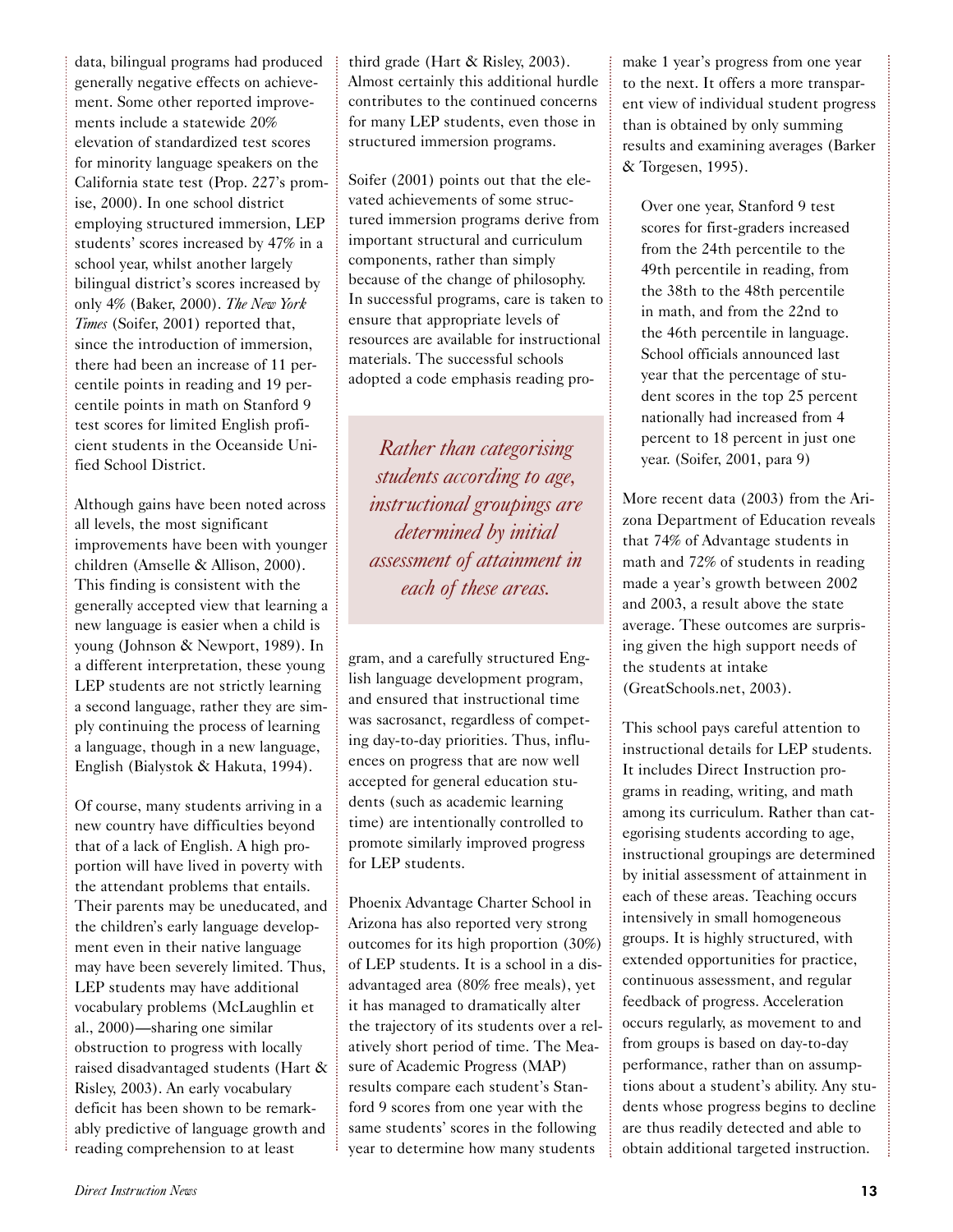As noted above, there is considerable variation across bilingual programs, and similar variation is also likely across structured immersion programs. It is important, then, to define what instructional qualities are present in programs when they are evaluated.

In 2002, the U.S. Department of Education's research office formed a 14 member National Literacy Panel on Language Minority Children and Youth (U.S. Department of Education, 2002). The National Reading Panel (2000) did not include literacy development among language minority students in its report; in fact, much of the experimental research on literacy specifically excludes such students (Stuart, 1999). Apart from the focus on LEP students, the National Literacy Panel is established along similar lines to the National Reading Panel, although it accepts a broader range of studies, including quantitative experimental studies, quantitative nonexperimental studies, and qualitative studies. Perhaps the additional inclusiveness was a reaction to the dearth of methodologically sound research noted by other analysts (Baker & Gersten, 1997; Rossell & Baker, 1996), or it may be in anticipation that a larger net will enable the raising of interesting research questions, even if at the cost of providing clear answers. Gersten and Baker (2000) also responded to the paucity of sound studies with a qualitative analysis technique—multivocal synthesis. It is a method for discerning patterns and trends from disparate data sources.

The National Literacy Panel's stated intention is to produce the definitive analysis of the research literature to date that will eventually lead to instructional guidelines to aid optimal development of literacy in LEP students. The report will examine such issues as the relationship between oral proficiency and literacy, the transfer of literacy skills from a student's first language to the second language, how literacy develops among LEP students,

in what contexts is it best encouraged, how is professional development for promoting literacy best provided, and how should literacy be assessed among LEP students. The panel is expected to release its report in January 2004.

One of the enduring issues in early elementary education involves the degree to which direct instruction is considered to be important in language devel-

*One of the enduring issues in early elementary education involves the degree to which direct instruction is considered to be important in language development.*

opment. Some teachers consider language development to be a natural process that occurs when students have adequate communication opportunities in everyday activities, such as listening to story reading and engaging in conversation with peers and teachers. Thus, a child-centered teacher endeavors to create a pleasant, supportive environment to motivate students to engage in a discovery process of acquiring language. This perspective is popular, and relatively few teachers deem it necessary or desirable to provide explicit instruction (Snow, Burns, & Griffin, 1998). A different perspective holds that too many students do not induce language conventions merely by exposure to them, and that careful attention to the language of the classroom can make a large difference in the trajectory of these students. The two approaches are not mutually exclusive if an empirical rather than an ideological perspective is adopted. Thus, there is no valid reason why a structured approach cannot coexist alongside the provision of ample opportunities for the activities favored by the child-centered protagonists.

Gersten, Baker, Unok Marks, and Smith (1999) and Gersten and Baker (2000) provide quite specific recommendations that include the necessity for formal explicit programming that emphasises the structure of the English language. Indeed, they recommend that content learning and language learning should be separated into discrete educational objectives if both are to be achieved.

### *Explicit Systematic Programs and LEP Students*

In a British study (Stuart, 1999), 224 school beginners, 96 of whom were LEP students, were assigned to one of two intervention groups for 12 weeks. One group participated in the *Jolly Phonics* programme, a structured codeemphasis approach. The other group received a whole language introduction to literacy through Holdaway's (1979) *Big Books*. The *Jolly Phonics* programme produced stronger effects on the students' phonemic awareness and phonics knowledge and their usage of these skills in reading and writing. In a 1 year follow up, the students in the *Jolly Phonics* group were still significantly more advanced in all the phonological and literacy measures.

Another explicit, structured program is *Language for Learning* (Engelmann & Osborn, 1999), an update of the *Distar Language I* program (Engelmann & Osborn, 1976). It is designed to teach oral language skills to young school children whose language underdevelopment is threatening to impede their literacy and general academic progress. It emphasizes the language usage conventions—the information and concepts that will assist those at risk, including LEP students, to manage the demands of the classroom. The emphases include syntactic, semantic, and pragmatic skills—general information, descriptions of objects, background knowledge, words used in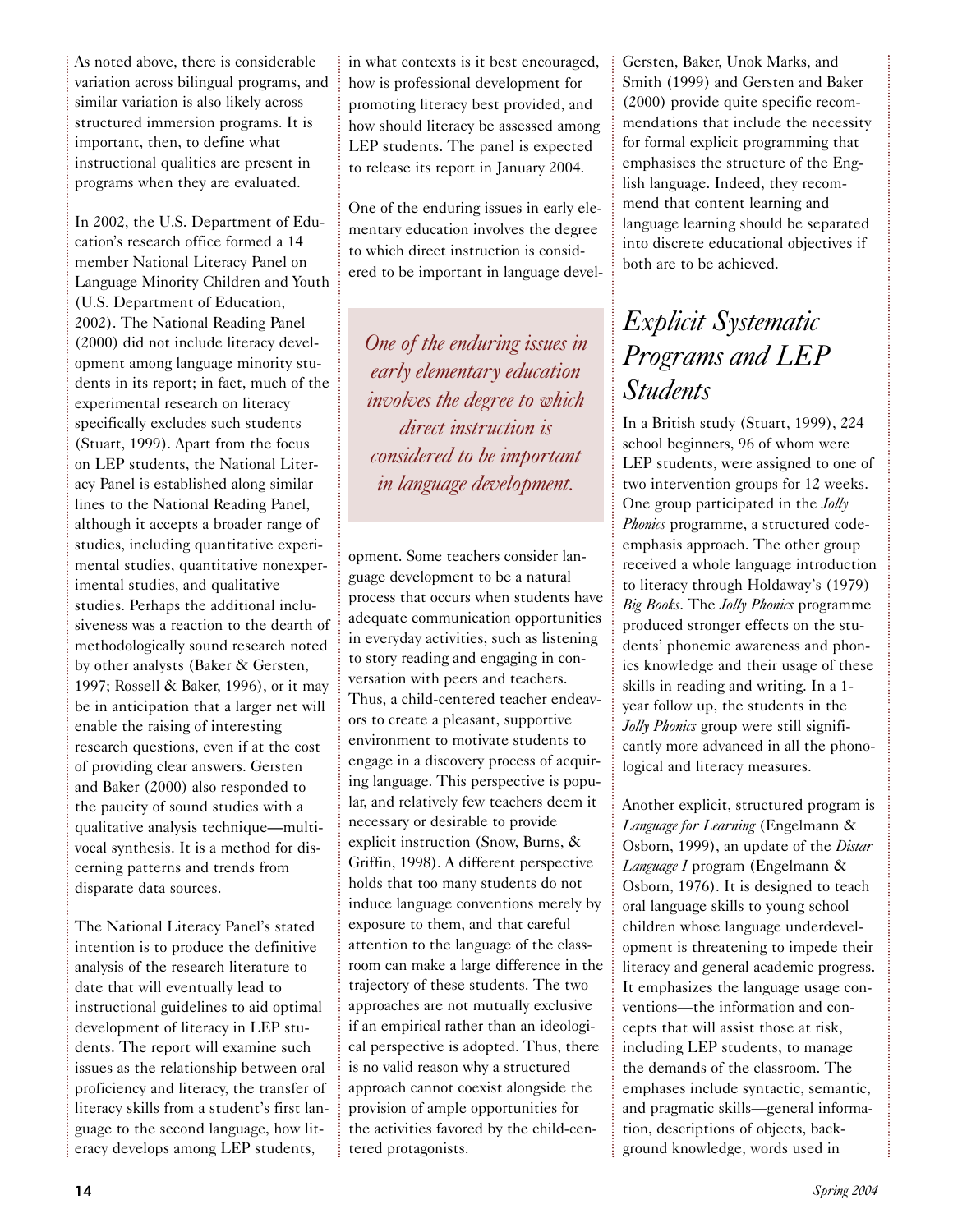instructional settings, problem-solving, concepts, classification, and problemsolving strategies. The curriculum focus is sometimes described as the language of instruction—a level of communication skill often assumed, in the everyday discourse of infant grade teachers, to have been mastered by all their students.

Not only are the relevant curriculum skills carefully delineated, but the nothing-left-to-chance attitude of the designers extends to the mode of instruction. It is an explicit approach that employs scripted lessons, choral responses on cue, immediate error correction, massed and spaced practice, cumulative review, and the principles of mastery learning (Robinson, 2002).

The earlier (*Distar Language I*) program has been shown to be effective for atrisk students of various types, including those from disadvantaged backgrounds, and those with physical, sensory, or intellectual disabilities (Cole & Dale, 1986; Cole, Dale, & Mills, 1991; Cole, Dale, Mills, & Jenkins, 1993; Darch, Gersten, & Taylor, 1987; Gersten & Maggs, 1982; Gregory, Richards, & Hadley, 1982; Lloyd, Epstein, & Cullinan, 1981; Maggs & Morath, 1976; Mitchell, Evans, & Bernard, 1978).

The *Distar* interventions have occasionally been evaluated with LEP students. For example, Kenny (1980) employed the *Distar Language I* program (Engelmann & Osborn, 1976) with a group of infant grade LEP students. She compared it with the *Tate Oral English* course (Tate, 1971), a program designed to teach the structure of English as opposed to the language of the classroom. It operates always at the level of the whole sentence, and differs from the *Distar* approach—and is broadly described as holistic and discovery oriented. Results favored the *Distar* program on measures of morphology, syntax, concept development, and expressive language. The techniques apparent in *Distar Language 1*

and *Language for Learning*, in particular the highly structured, fast paced and intensive administration are thought to contribute significantly to its effectiveness in improving the language skills of children (Sparzo, Bruning, Vargas, & Gilman, 1998; Wanzek, Dickson, Bursuck, & White, 2000).

*One advantage of the scripted Direct Instruction programs is their use of the same standard instructions to introduce similar tasks. This consistency reduces the language load for students who are better able to concentrate on the concepts, reducing the risk that they may fail to comprehend the instructions for the task.*

Gersten, Brockway, and Henares (1983), after some early success with the response of young LEP students to *Distar Language* and *Distar Reading* (Engelmann & Bruner, 1974), developed the DILE (Direct Instruction for those with Limited English) for LEP students throughout the elementary years—but particularly to assist those students first arriving at school in the intermediate years. It involved teaching reading, oral language, and mathematics in small, ungraded groups. Sessions were 30 min with a great deal of oral student–teacher interaction. The ungraded feature enabled intermediate grade students to receive instruction appropriate to their actual attainment levels. Gersten et al. make the point that although in structured immersion instruction occurs in English, it is important that it be at a language level understandable by the student. One advantage of the scripted Direct Instruction programs is

their use of the same standard instructions to introduce similar tasks. This consistency reduces the language load for students who are better able to concentrate on the concepts, reducing the risk that they may fail to comprehend the instructions for the task.

Assessment occurred across reading, language, math, and spelling at 6-week intervals to enable monitoring for the purposes of acceleration or additional support. Results were outstanding, with both the LEP students and their English-speaking peers performing above national median levels after 1 to 2 years in the program. After leaving the program, the students' 1- and 2-year follow-up data indicated that these high levels of performance were maintained.

Further studies by Gersten and colleagues (Becker & Gersten, 1982; Gersten, 1985; Gersten & Woodward, 1985, 1995) reported increased high school graduation rates and reduced grade retention when the Direct Instruction curricula were employed. In fact, Gersten (1996) noted that even monolingual teachers could be effective in teaching literacy when using these curricula.

In recent times two studies have evaluated the *Language for Learning* program (Benner et al., 2002; Waldron-Soler et al., 2002), although not with LEP students. The first (Benner et al., 2002) employed the program over a school year to a general sample of 21 kindergarten students. They noted educationally significant improvements in receptive language compared to the results for students maintained in the regular school language program.

The Waldron-Soler et al. (2002) evaluation was a brief study (30 lessons over a 15-week period) with 36 preschool participants, of whom 8 had developmental delays. Though the study design allows only a cautious interpretation, the results offered support for the program's value for both disabled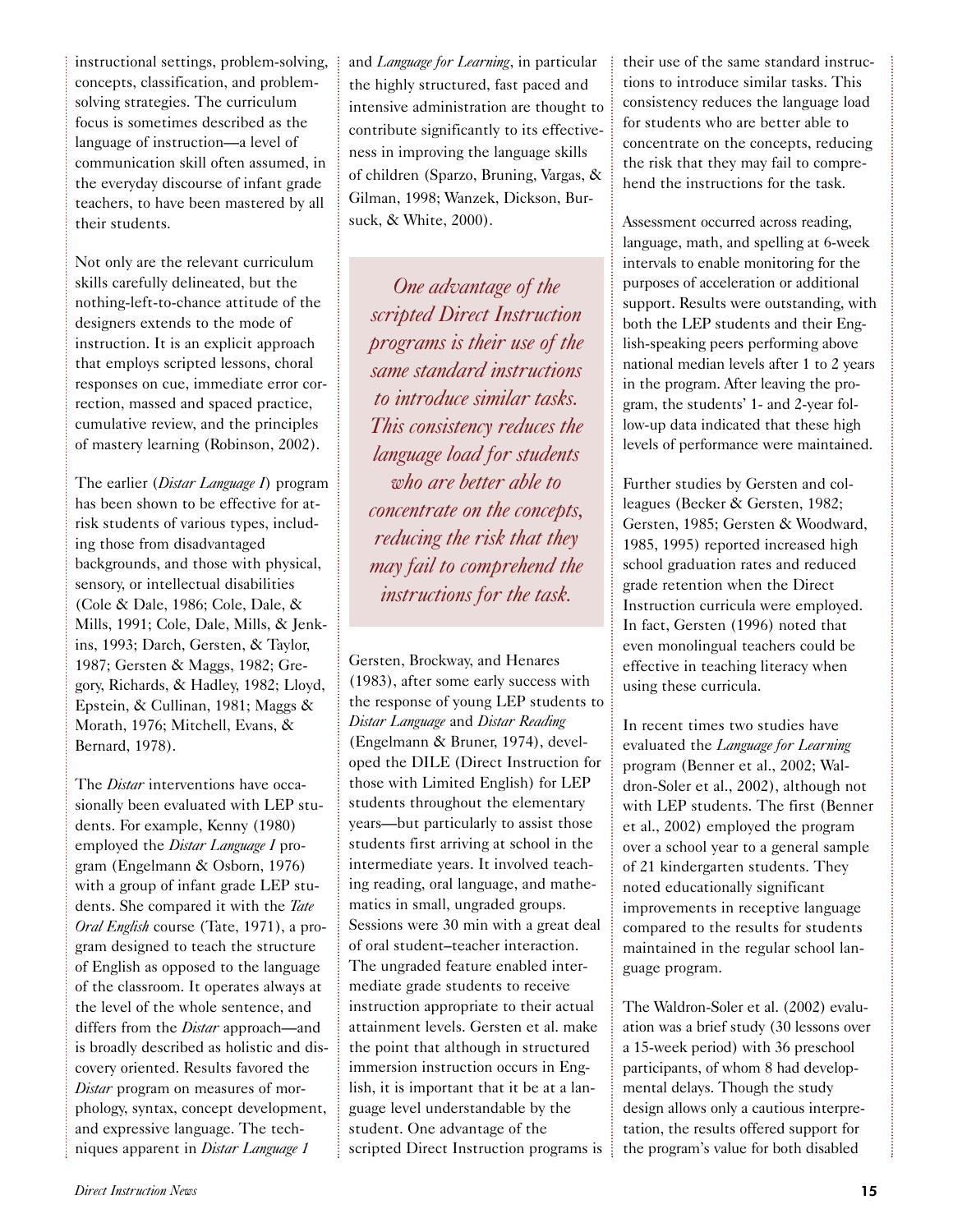and nondisabled students across receptive and expressive language domains, and in their social interactions.

An interesting addition to the *Language for Learning* program is an integrated complement entitled *Español to English* (SRA/McGraw-Hill, 2003). It is designed to be used in conjunction with *Language for Learning* for Spanishspeaking students in English language classrooms. It provides Spanish scaffolds strategically, for example, to assist with the introduction of new information. Spanish is gradually faded as students gain competence in English.

# *Instructional Design and Effective Teaching Principles*

In considering curriculum issues for LEP students, it is helpful to appreciate that the principles underlying all Direct Instruction programs have been successfully employed across a range of curriculum areas and learner types (Adams & Engelmann, 1996). Studies demonstrating effective student outcomes include populations of disadvantaged students (Gregory, 1983), special education students (Scruggs & Mastropieri, 1993; White, 1988), and students with learning disabilities (Hendrickson & Frank, 1993; Kavale, 1990) and traumatic brain injury (Glang, Singer, Cooley, & Tish, 1992). In fact, Gersten (1985), in his review of studies involving students with a range of disabilities, concluded that Direct Instruction usually produced higher academic gains than traditional approaches, a finding supported by the meta-analysis of Adams and Engelmann. In education, it has become apparent that the intuitive proposition that differential diagnosis of disability should lead to differential treatment regimens has not been empirically supported. O'Neill and Dunlap (1984) argued that "…the principles underlying effective instruction may be more

influential in the process of learning than the special characteristics of any particular student population" (p. 6). Further support for the view that well designed instruction transcends learner characteristics is the finding that Direct Instruction has also been found to accelerate the progress of average and gifted students (Noon & Maggs, 1980).

The breadth of effect extends to many curriculum areas. Direct Instruction no longer has a sole emphasis on basic skills such as reading, spelling, math, language, and writing—but has broad-

*In education, it has become apparent that the intuitive proposition that differential diagnosis of disability should lead to differential treatment regimens has not been empirically supported.* 

ened its area of application to include higher order skills, for example, literary analysis, logic, chemistry, critical reading, geometry, and social studies (Carnine, 1991; Casazza, 1993; Darch, 1993; Grossen & Carnine, 1990; Kinder & Carnine, 1991). Use has been made of technology through computer-assisted instruction, low-cost networking, and videodisc courseware (Kinder & Carnine, 1991), and researchers have begun to test the model in non-English speaking countries, for example, third world countries (Grossen & Kelly, 1992) and Japan (Nakano, Kageyama, & Kinoshita, 1993).

There are a number of important characteristics of Direct Instruction programs (Becker, 1977). It is assumed that all children can learn and be taught, thus failure to learn is viewed as failure to teach effectively (Engelmann, 1980). Children who are

behind must be taught to learn faster—this implies a focus on features of teaching designed to improve efficiency. These features derive from the design of instruction and from process variables such as how the curriculum is implemented. Curriculum is designed with the goal of "faultless instruction" (Engelmann, 1980), that is, sequences or routines for which only one interpretation is logical. The designer's brief is to avoid ambiguity in instruction—the focus is on logicalanalysis principles. These principles allow the organisation of concepts according to their structure and the communication of them to the learner through the presentation of positive and negative examples.

Engelmann (1980) highlighted four design principles: First, where possible, teach a general case, that is, those skills which when mastered can be applied across a range of problems for which specific solutions have not been taught (e.g., decoding regular words). These generalizations may be taught inductively by examples only, or deductively, by providing a rule and a range of examples to define the rule's boundaries.

Second, teach the essentials. The essentials are determined by an analysis of the skills necessary to achieve the desired objective. There is an underlying assertion that, for reading, it is possible to achieve skilled reading by analysis and teaching of subskills in a cumulative framework. Advocates of a "whole language" perspective would disagree with the possibility, or desirability, of teaching in this manner.

Third, keep errors to a minimum. Direct Instruction designers consider errors counterproductive and time wasting. For remedial learners a high success rate is useful in building and maintaining motivation lost through a history of failure. This low error rate is achieved by the use of the instructional design principles explained in *Theory of Instruction* (Engelmann &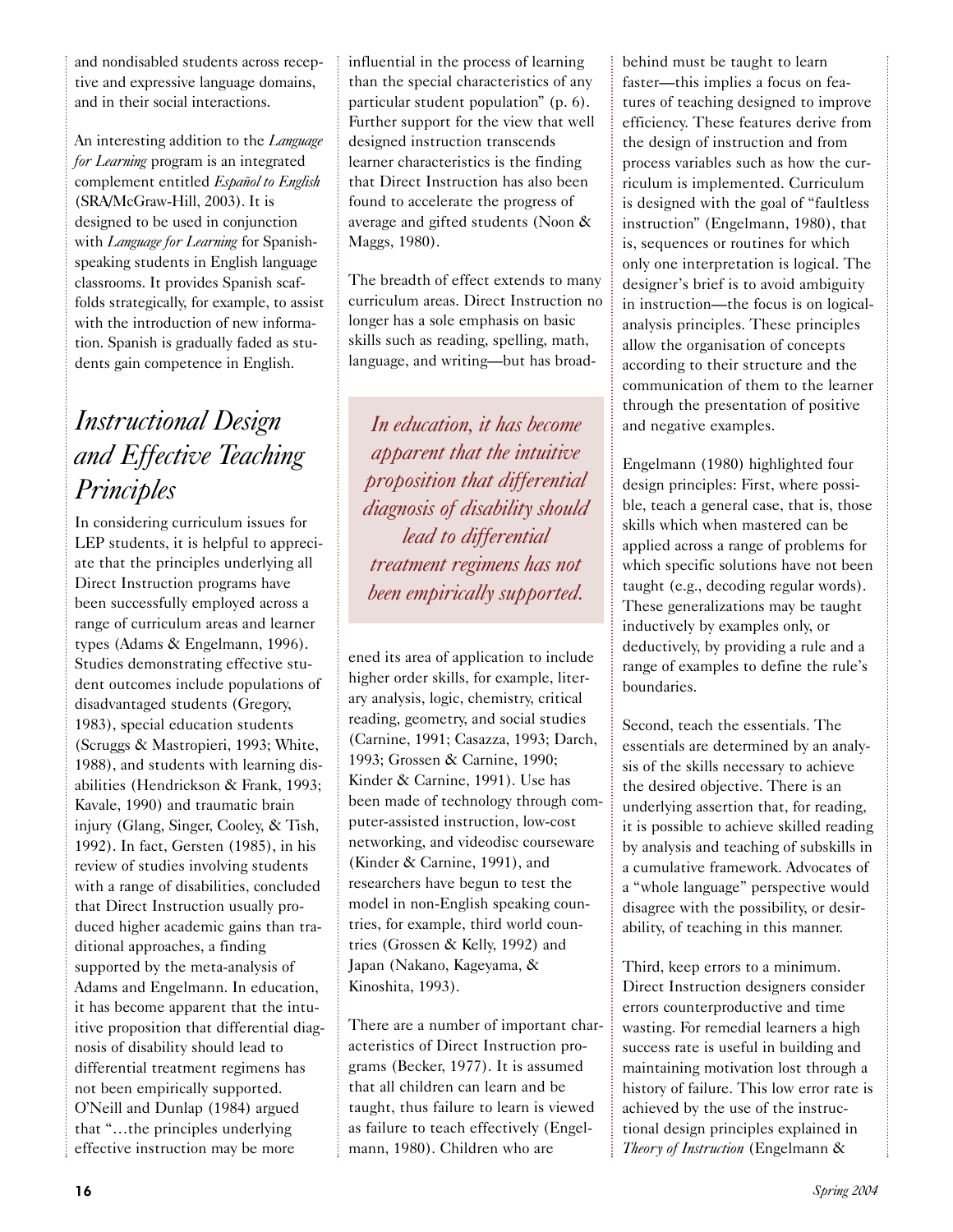Carnine, 1982), and by ensuring that students have the preskills needed to commence any program (via a placement test).

Fourth, provide adequate practice. Direct Instruction programs include the requirement for mastery learning (usually above 90% mastery). Students continue to focus on a given task until that criterion is reached. The objective of this strategy is the achievement of retention without the requirement that all students complete the identical regimen. The practice schedule commences with massed practice, shifting to a spaced schedule. The amount of practice decreases as the relevant skill is incorporated into more complex skills. Advocates of Direct Instruction argue that this feature of instruction is particularly important for low achieving students and is too often paid scant regard (Engelmann, 1980). Although this emphasis on practice may be unfashionable, there is ample supporting research, and a number of effective schools are increasingly endorsing its importance (Rist, 1992). "The strategies that have fallen out of style, such as memorizing, reciting, and drilling, are what we need to do. They're simple—but fundamental things that make complex thinking possible" (p. 19).

These principles of instructional design set Direct Instruction apart from traditional and modern behavioral approaches to teaching. However, the model does share a number of features with other behavioral approaches (e.g., reinforcement, stimulus control, prompting, shaping, extinction, fading) and with the effective teaching movement (mastery learning, teacher presentation skills, academic engaged time, and correction procedures).

These latter features have been researched thoroughly over the past 30 years and have generally been accepted as comprising "direct instruction" (note lower case letters) (Gersten, Woodward, & Darch, 1986).

Rosenshine (1980) used the expression direct instruction to describe a set of instructional variables relating teacher behavior and classroom organization to high levels of academic performance for primary school students. High levels of achievement were related to the amount of content covered and mastered. Hence the pacing of a lesson can be controlled to enhance learning. Academic engaged time refers to the percentage of the allotted time for a subject during which students are actively engaged. A range of studies (Rosenshine & Berliner, 1978) has highlighted the reduction in engagement that occurs when students work alone as opposed

*A strong focus on the academic was found to be characteristic of effective teachers.*

to working with a teacher in a small group, or as a whole class. The choral responding typical of Direct Instruction programs is one way of ensuring high student engagement. As an example, the author counted 300 responses in the 10 min of teacher-directed decoding activity in a Year 7 reading group (Hempenstall, 1996).

A strong focus on the academic was found to be characteristic of effective teachers. Nonacademic activities, while perhaps enjoyable or directed at other educational goals, were consistently negatively correlated with achievement. Yet in Rosenshine's (1980) review of studies it was clear that an academic focus rather than an affective emphasis also produced classrooms with high student self-esteem and a warm atmosphere. Less structured programs and teachers with an affective focus had students with lower self-esteem. Teacher-centred rather than student-centred classrooms had higher achievement levels. Analogously, teachers who were strong leaders and did not base their teaching around student choice of activities were more successful. Solomon and Kendall (as cited in Rosenshine, 1980) indicated that permissiveness, spontaneity, and lack of classroom control were "negatively related, not only to achievement gain, but also to positive growth in creativity, inquiry, writing ability, and self-esteem for the students in those classrooms" (p. 18).

The instructional procedure called demonstration-practice-feedback (sometimes, model-lead-test) has strong research support. This deceptively simple strategy combines in one general model three elements of teaching strongly related to achievement. It comprises an invariant sequence in which a short demonstration of the skill or material is followed by guided practice, during which feedback is provided to the student (and further demonstration if necessary). The second phase usually involves response to teacher questions about the material previously presented. It would appear that the over learning this phase induces is particularly valuable. The third phase, that of independent practice, is later evaluated by the teacher. Medley's (1982) review indicated the efficacy for low SES students of a controlled practice strategy involving low cognitive level questions, a high success rate (above 80%), and infrequent criticism. The popularity among many teachers of high cognitive level questions implicit in discoverylearning models is difficult to justify empirically. These high level questions require students to manipulate concepts without having been shown how to do so. Research on discovery approaches has indicated a negative relationship with student achievement. Winnie's (1979) review of 19 experimental studies on higher order questions made this point very strongly, as did Yates (1988).

To summarize the findings of research into teacher variables with a positive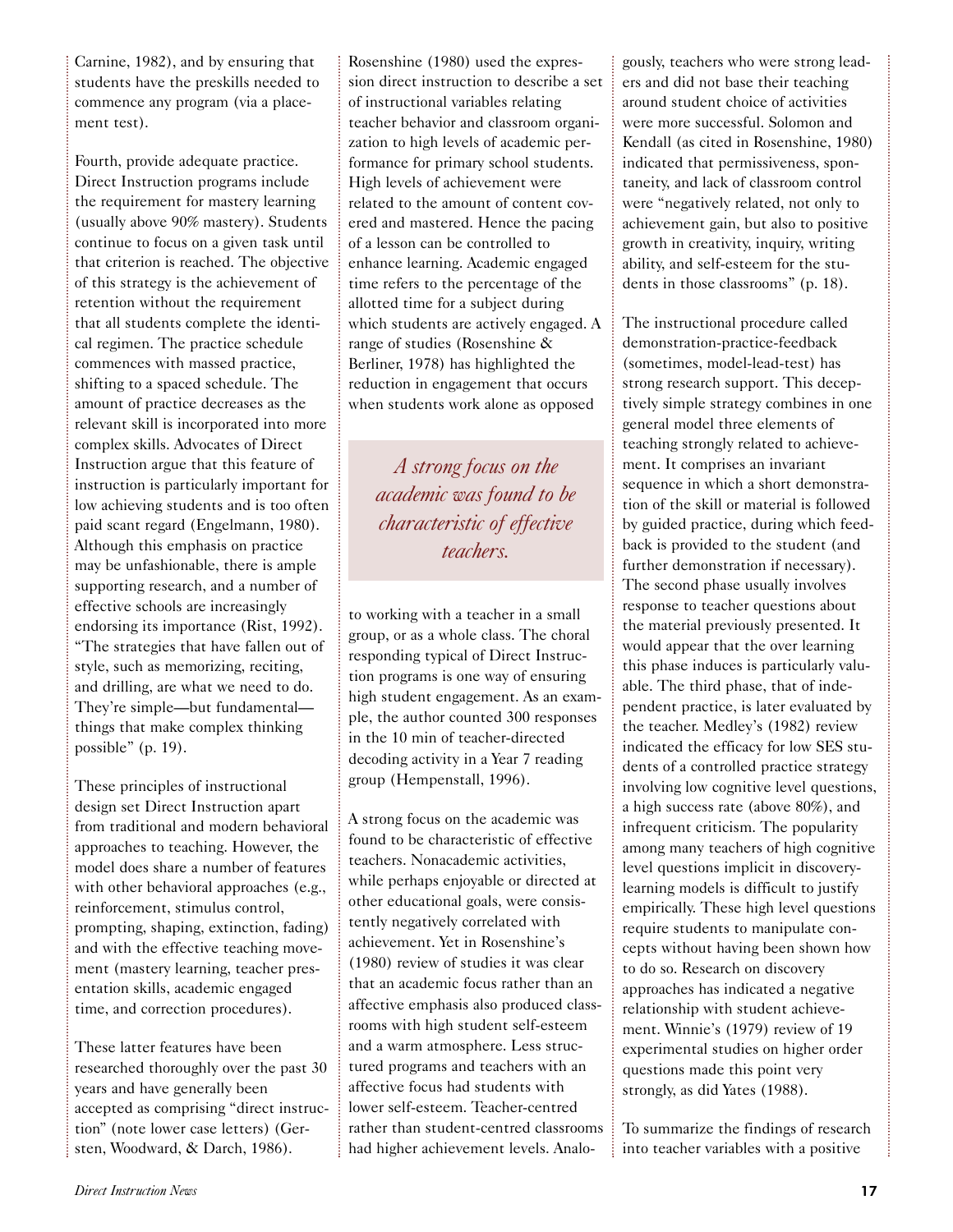impact on student learning, Rosenshine and Berliner (1978) provide a definition for direct instruction, a concept related to but distinct from Direct Instruction.

Direct instruction pertains to a set of teaching behaviors focussed on academic matters where goals are clear to students; time allocated for instruction is sufficient and continuous; content coverage is extensive; student performance is monitored; questions are at a low cognitive level and produce many correct responses; and feedback to students is immediate and academically oriented. In direct instruction, the teacher controls the instructional goals, chooses material appropriate for the student's ability level, and paces the instructional episode. (p. 7)

# *Effective Teaching and LEP Students*

Of course the principles of effective teaching can be equally applied in a bilingual program, in a structured immersion program, or in any of their variants, and the presence of these principles may be more potent than the language of instruction (Slavin, 2004). Interestingly, *Open Court* (Adams et al., 2002), a literacy program that has been recommended as effective (American Federation of Teachers, 1998; Foorman, Francis, Fletcher, Schatschneider, & Mehta, 1998), has now been released in a K–6 Spanish-translated version, *Foro Abierto Para la Lectura.* Its publication is based upon the belief that LEP students have the best chance of achieving English literacy when they first learn to read in their native language. Its sole intention is to teach children how to read, write, and communicate in Spanish, employing an explicit, structured, scripted, code-emphasis approach.

In their review of research, Gersten et al. (1999) revealed that those

approaches that adapt the effective teaching findings produce stronger outcomes for LEP students, especially in basic skills, than do the approaches that favor innovation over rigor. Further, they argue that the research emphasis is best directed away from head to head, apples versus oranges comparisons, and rather focused on manipulating a few variables whilst controlling other potentially confounding variables. One of the problems in making pronouncements about the relative effectiveness of bilingualism and structured English

*In their review of research, Gersten et al. (1999) revealed that those approaches that adapt the effective teaching findings produce stronger outcomes for LEP students, especially in basic skills, than do the approaches that favor innovation over rigor.* 

immersion has involved the amount of noise introduced by marked variations in instructional features within the approaches. Given that the structured nature of the bilingually-based approach *Foro Abierto Para la Lectura* is similar to that of the structured English immersion model described earlier, opportunities for a comparison of outcomes would be feasible and may provide useful outcome comparison research opportunities.

# *Observation Tools*

A device that may assist in this finegrained analysis is the *Ecobehavioral System for the Contextual Recording of Interactional Bilingual Environments* (ESCRIBE) (Arreaga-Mayer, 1992; Arreaga-Mayer, Carta, & Tapia, 1994). It enables the recording of ecobehavioral variables (i.e., instructional environment, teacher and student variables), and is based on a 15-s momentary-time sampling system enabling reliable record keeping.

The ESCRIBE code allows for the recording of:

- 1. the variety of regular and special education service delivery settings in which instruction is delivered,
- 2. the type of instructional model used,
- 3. the range of teacher-to-student ratios that occur,
- 4. the actual activity engaged in by the target student,
- 5. the materials the student is using during instruction and the language of the material,
- 6. the size of the instructional grouping in which the target student receives instruction,
- 7. the variety of teaching persons who deliver instruction to the target student,
- 8. the behavior of teaching persons as well as the persons to whom that behavior is directed,
- 9. the languages used for and during instruction,
- 10. the corrective/affirmative characteristics of the discourse,
- 11. the concurrent recording of academic and verbal interaction behaviors of the target student,
- 12. the languages used by the target student, and
- 13. the initiating and responding characteristics of the student's language (para 10).

This instrument may provide a level of objectivity often missing in more subjective, holistic observation schedules. While directing attention to welldefined behavioral and contextual variables, it also ensures that student passivity is noted. It is through careful attention to detail that researchers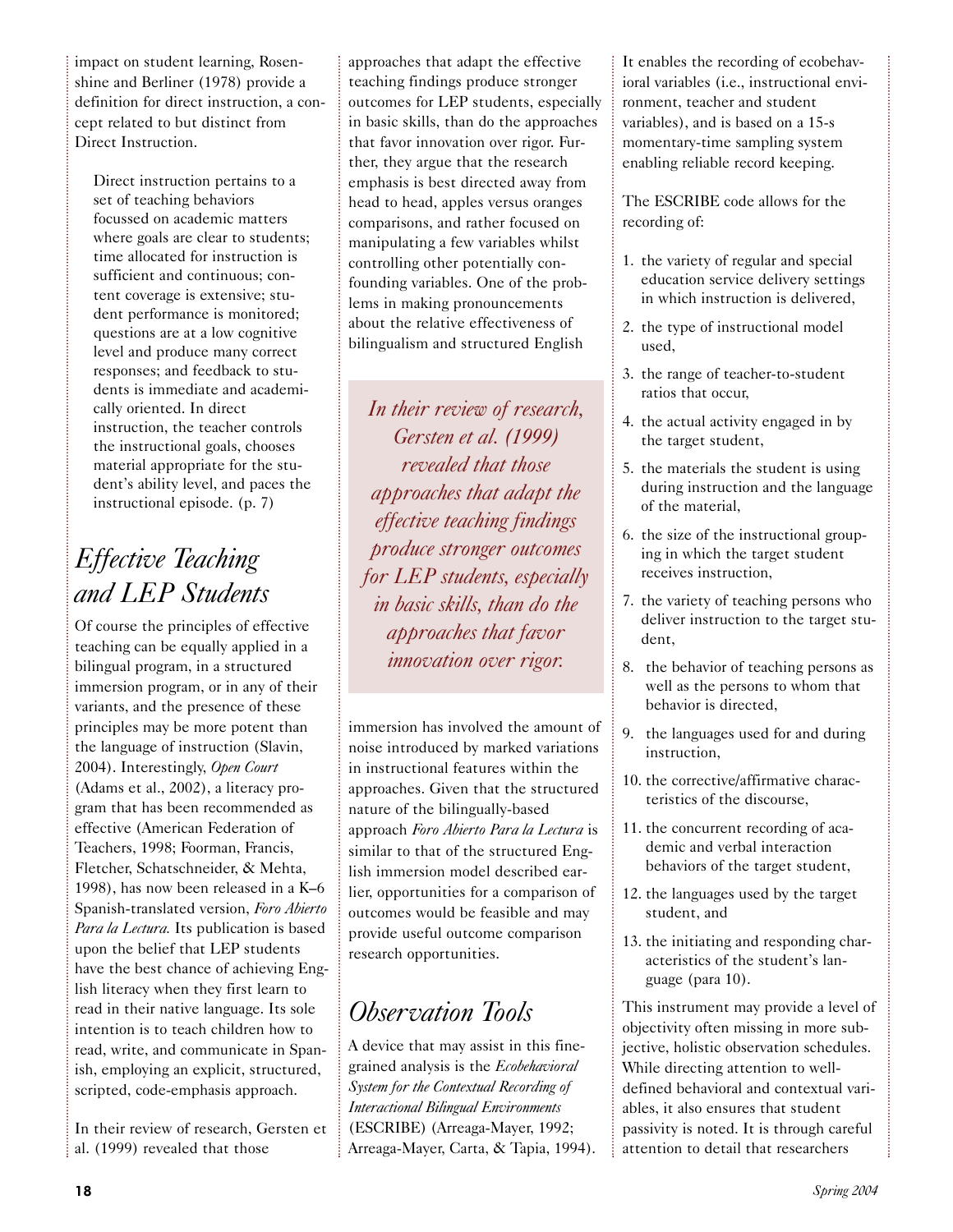have noticed such surprising findings as only 21% of the time did observed students in English-language development classes use written or oral language (Arreaga-Mayer & Perdomo-Rivera, 1996). Just because time is scheduled for a particular activity doesn't mean that the intended activity actually occurs. Just as a microscope provides a different perspective to that of the naked eye, so too can an ecobehavioral observation system like ESCRIBE offer a different perspective on a classroom lesson.

#### *Current Research Themes*

Gersten and Baker (2000) argue for the emergence of several important themes from the research that when addressed are likely to be beneficial to LEP students. One of the themes relates to the passivity of students described in the paragraph above—a characteristic of many classrooms for LEP students, whether conducted in English or in students' native tongue. The importance of high rates of student response was raised earlier, and deserves greater emphasis in curriculum planning.

There is also a concern that insufficient time is being devoted to promoting English language acquisition. Gersten and Baker (2000) suggest that studies are needed to explore a better balancing of the provision of instructional time, resources, and strategies in order to produce *both* curriculum mastery and language development. Related to this is the need to discern the optimal ratio of conversational and academic oral language activities—an objective that classwide peer tutoring (Klingner & Vaughn, 1996) and cooperative learning groups (when highly structured) may be useful in addressing (Slavin, 2004).

Another theme highlights the importance of investigating explicit programs that have been demonstrably

effective with other learners, a number of which have been described above. Gersten and Baker (2000) also point to the need to be alert to the need for any modifications that may enhance such programs' effectiveness with LEP students. This capacity to tailor interventions to meet the idiosyncratic needs of a particular group has been called situational empathy (Hempenstall, 1996) in recognition of the process involved in ensuring an intervention is effective. The teacher asks the question—what may interfere with the effectiveness of the intervention

*A teacher's acceptance of responsibility for ensuring that interventions are successful does provide an added burden, but it has benefits in increased effectiveness and in a clearer understanding of the complexities of the profession.* 

in this situation? Put more positively what steps should I take to give this intervention strategy the best possible opportunity to be successful in this situation? In order to list the potential obstacles to success, the teacher figuratively enters the environment of the LEP students through observation, questioning, past experience, or through consultation with other experienced teachers. The process is analogous to that involved in program field trials in which the responses of students to a program produce the data from which appropriate program modifications are enabled.

This skill is a high order one, and should continue to develop across a teacher's career. The proviso is that the teacher maintains this mental set and remains committed to evaluation; otherwise, similar errors may continue to be made without the teacher ever becoming aware of them. One outcome of this latter scenario is a tendency to blame the intervention content rather than the intervention delivery. Thus, one may lose faith in an effective approach when the problem lies in a different domain. An example of this phenomenon is sometimes seen when home-based parentreading programs are introduced without examining the household situation. Despite the fact that an excellent program may be adopted, some factors that may preclude satisfactory implementation are previous daily time commitments, work schedules, parent literacy skills, parent-child relationship, parent assertiveness, student levels of resistance, marital relationship, between-parent support, and/or parent mental health.

There are many such potential problems capable of scuttling an otherwise well-researched and developed program. For example, teachers, without an understanding of its principles, may be tempted to reduce the structure, fail to correct errors, omit sections, ignore firming procedures, and provide less practice. When a lack of success becomes evident, they may discard a program instead of recognizing the true source of the problem. Even worse is the possibility that blame may be shifted to the student or family to account for the intervention failure. A teacher's acceptance of responsibility for ensuring that interventions are successful does provide an added burden, but it has benefits in increased effectiveness and in a clearer understanding of the complexities of the profession. Despite this emphasis on tailoring programs to meet particular circumstances when necessary, Fitzgerald (1995) found no evidence that LEP students require unique forms of instruction in basic skills.

Other areas for investigation include the optimum means of ensuring vocabulary growth, and the importance of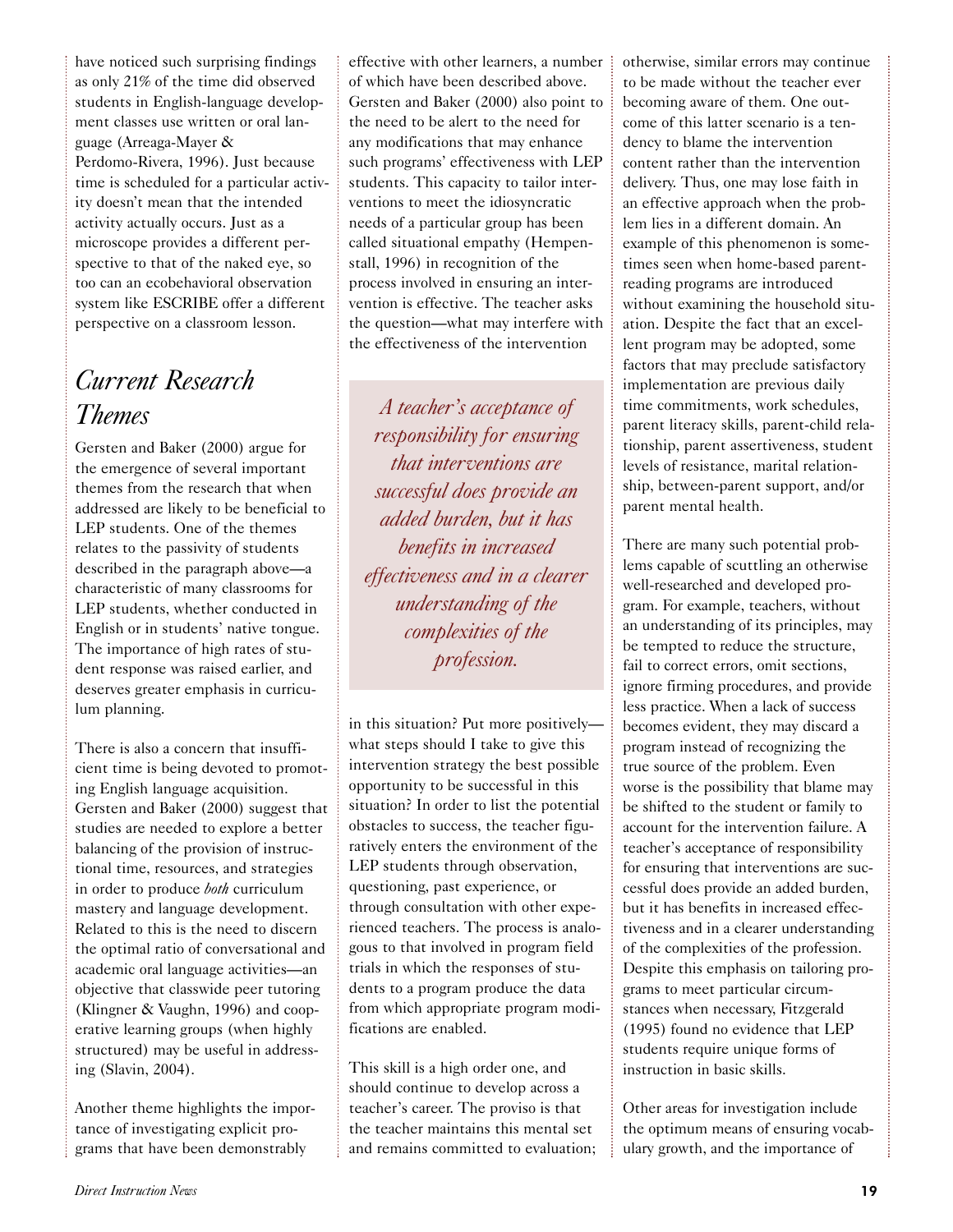the introduction of strategically significant words. Most beginning English readers have an oral vocabulary of about 10,000 words (Labov, 2003). Having commenced, school students learn the meanings of words at the rate of 3,000 to 4,000 per year, yet only about 300 to 500 new words are taught directly in a year (Osborn & Armbruster, 2001). This occurs because most vocabulary development throughout elementary school is largely a consequence of reading (Johnson, 2001). LEP students are thus doubly disadvantaged in their vocabulary development. Those who know only a few words in English can comprehend little of that which they read, and because they are able to recognise few words, their volume of reading is minimal. Thus, their vocabulary does not keep pace with their English proficient peers—unless they make accelerated progress.

To avoid this LEP-specific Matthew Effect (Stanovich, 1986), teachers must take care in selecting and teaching only the most productive vocabulary. According to the teachers involved in the Gersten and Baker (2000) focus groups, introducing more than seven novel words per lesson produces diminishing returns. Additionally, for each new word, spaced practice should be scheduled to enhance retention and increase the likelihood of its continued use.

Some other fine-grained recommendations include using visuals (such as concept maps) for reinforcement of language concepts when possible, with the caveat that teachers be trained in how to employ them effectively.

There was a concern expressed about the retrograde effects of teachers' routinely teaching concepts in both languages. It obviously takes longer than monolingual explanations, and appears not to advance comprehension significantly (Ramirez, as cited in Gersten & Baker, 2000). Yet, there was agreement that, at times when curriculum complexity far exceeded students' comprehension, translation into the

native language could be an effective strategy. Similarly, reducing the language complexity of the teachers' English explanations can make a considerable difference to student comprehension. There can also be advantages (only when complex questions are involved) in teaching LEP students to employ their first language when constructing answers that they will then provide in English.

Finally, Gersten and Baker (2000) warn against spending inordinate time developing conversational language to the detriment of the formal English language principles necessary to enable academic progress. They argue that language development and academic growth should be considered as separate goals. Whether by English immersion or bilingual instruction, the LEP student needs to complete more learning in the same time as students born into the dominant culture. The LEP students are also likely to have difficulties additional to that of language. Thus, the expectation of learning more than the average home grown student may be unrealistic in normal circumstances. Educationists attempting to produce such accelerated learning have control over curriculum and time. The logical responses are, first, to increase the effective available time through an extended school day and/or year. The second response is to increase the opportunities for learning, employing only programs and strategies with evidence for their effectiveness, presented in small groups to enable extensive dialogue between teacher and student (Baker, 1998). Since the Direct Instruction programs are also demonstrably effective with other learner groups, then principles of integration and parsimony make the curricula an obvious choice. ADI

#### References

- Aboud, F. E., & Levy, S. R. (1999). Are we ready to translate research into programs? *Journal of Social Issues*, *55*, 621–625. Adams, G., & Engelmann, S. (1996). *Research*
- *on Direct Instruction: 25 years beyond Distar*. Seattle, WA: Educational Achievement Systems.
- Adams, M., Bereiter, C., Brown, A., Campione, J., Carruthers, I., Case, R., et al. (2002). *Open Court reading 2002*. Columbus, OH: SRA/McGraw-Hill
- American Federation of Teachers. (1998). *Building on the best, learning from what works: Seven promising reading and English language arts programs*. Washington, DC: Author.
- Amselle, J., & Allison, A. C. (2000, August). *Two years of success: An analysis of California test scores after Proposition 227*. The Institute for Research in English Acquisition and Development. Retrieved December 4, 2003, from http://www.ceousa.org/html/ 227rep.html
- Arreaga-Mayer, C. (1992). *Ecobehavioral assessment of exceptional culturally and linguistically diverse students: Evaluating effective bilingual special education programs*. Third National Research Symposium on Limited English Proficient Student Issues. Washington, DC: U.S. Department of Education. Retrieved December 10, 2003, from http://www. ncela.gwu.edu/ncbepubs/symposia/third/ mayer.htm
- Arreaga-Mayer, C., Carta, J. J., & Tapia, Y. (1994). Ecobehavioral assessment of bilingual special education settings: The opportunity to respond revisited. In R. Gardner III, D. Sainato, J. Cooper, T. Heron, W. Heward, J. Eskleman, & T. Gossi (Eds.), *Behavior analysis in education: Focus on measurably superior instruction* (pp. 225–240). Pacific Grove, CA: Brooks/Cole.
- Arreaga-Mayer, C., & Perdomo-Rivera, C. (1996). Ecobehavioral analysis of instruction for at-risk language-minority students. *Elementary School Journal, 96,* 245–258.
- August, D., & Hakuta, J. (Eds.). (1997). *Improving schooling for language-minority children: A research agenda.* National Research Council. Washington, DC: National Academy Press. Retrieved July 11, 2003, from http://books.nap.edu/html/islmc/
- Baker, D. (2000, May 17). Bilingual students attaining fluency in record numbers. *Los Angeles Daily News*, p. 1.
- Baker, K. (1998). Structured English immersion breakthrough in teaching limited-English-proficient students [Electronic version]. *Phi Delta Kappan, 80*(3), 199–204.
- Baker, S., & Gersten, R. (1997). *Exploratory meta-analysis of instructional practices for English-language learners*. (Tech. Rep. No. 97- 01). Eugene, OR: Eugene Research Institute.
- Barker, T. A., & Torgesen, J. K. (1995). An evaluation of computer-assisted instruction in phonological awareness with below-average readers. *Journal of Computing Research, 13*, 89–103.
- Becker, W. C. (1977). Teaching reading and language to the disadvantaged. What we have learned from field research. *Harvard Educational Review, 47,* 518–543.
- Becker, W. C., & Gersten, R. (1982). A followup to Follow Through: The later effects of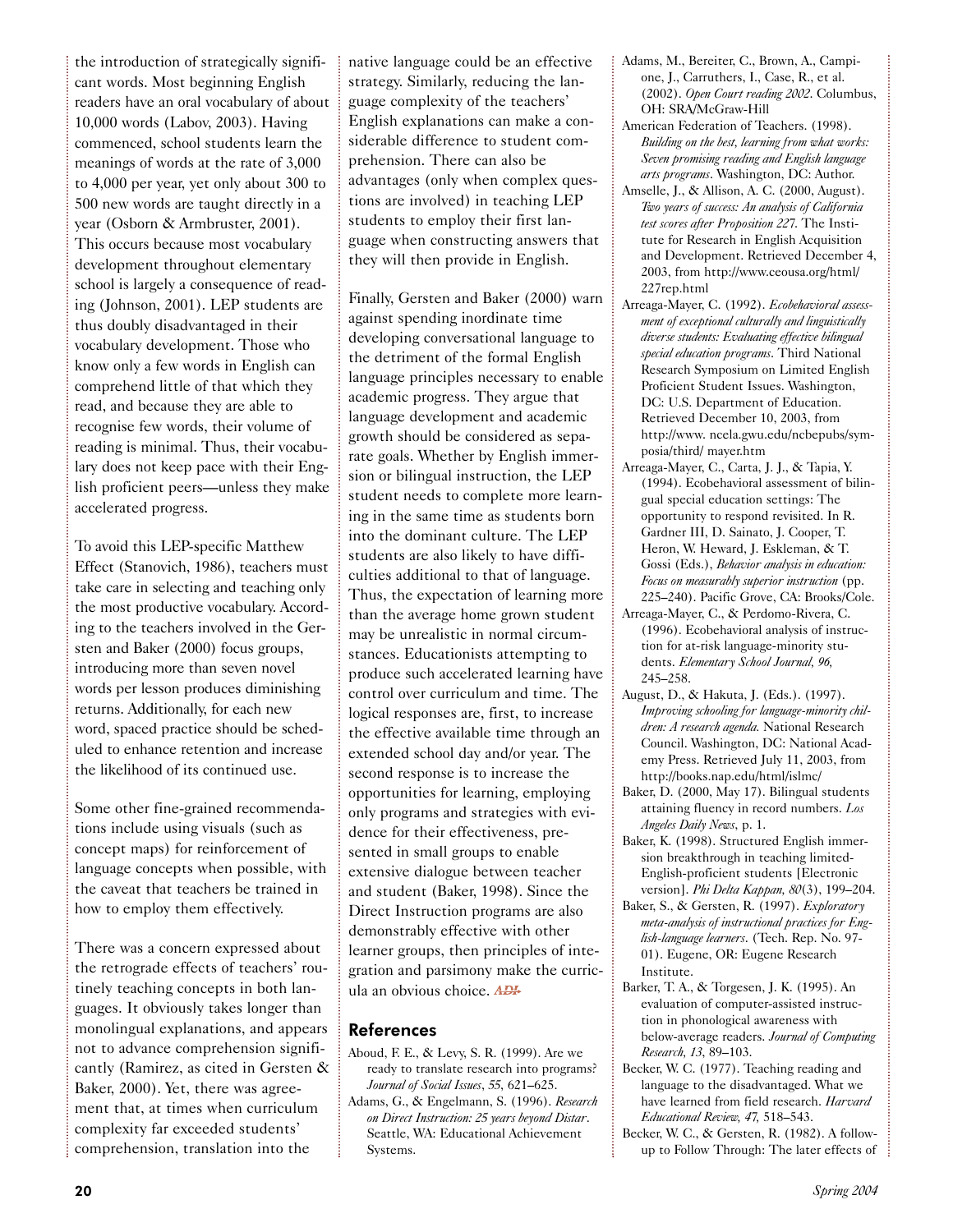the Direct Instruction model on children in fifth and sixth grades. *American Educational Research Journal, 19,* 75–92.

- Benner, G. J., Trout, A., Nordness, P. D., Nelson, J. R., Knobel, M., Epstein, A., et al. (2002). The effects of the *Language for Learning* program on the receptive language skills of kindergarten children. *Journal of Direct Instruction, 2,* 67–74.
- Bialystok, E., & Hakuta, K. (1994). *In other words: The science and psychology of second language acquisition*. New York: Basic Books.
- Carnine. D. (1991). Curricular interventions for teaching higher order thinking to all students: Introduction to the special series. *Journal of Learning Disabilities, 24,* 261–269.
- Casazza, M. E. (1993). Using a model of direct instruction to teach summary writing in a college reading class. *Journal of Reading, 37,* 202–208.
- Christian, D., Howard, E. R., & Loeb, M. I. (2000). Bilingualism for all: Two-way immersion education in the United States. *Theory Into Practice, 39*(4), 258–266.
- Clark, K. (1999). From primary language instruction to English immersion: How five California districts made the switch. Washington, DC: READ (Institute for Research in English Acquisition and Development). Retrieved November 28, 2003, from http://www.read-institute.org/ kclark.html
- Cole, K. N., & Dale, P. A. (1986). Direct language instruction and interactive language instruction with language delayed children: A comparison study. *Journal of Speech and Hearing Research, 29,* 206–217.
- Cole, K. N., Dale, P. A., & Mills, P. E. (1991). Individual difference in language delayed children's responses to direct and interactive preschool instruction. *Topics in Early Childhood Special Education, 11,* 99–124.
- Cole, K. N., Dale, P. A., Mills, P. E., & Jenkins, J. R. (1993). Interaction between early intervention curricula and student characteristics. *Exceptional Children, 60,* 7–28.
- Darch, C. (1993). Direct Instruction: A research-based approach for designing instructional programs. In R. C. Greaves & P. J. McLaughlin (Eds.), *Recent advances in special education and rehabilitation* (pp. 88–106)*.* Boston: Andover Medical.
- Darch, C., Gersten, R., & Taylor, R. (1987). Evaluation of Williamsburg County Direct Instruction program: Factors leading to success in rural elementary programs. *Research in Rural Education, 4,* 111–118.
- de Cos, P. L. (1999). Educating California's immigrant children: An overview of bilingual education. Sacramento, CA: California Research Bureau. Retrieved December 4, 2003, from www.library.ca.gov/crb/99/09/ 99009.pdf
- Engelmann, S. (1980, February). Toward the design of faultless instruction: The theo-

retical basis of concept analysis. *Educational Technology,* 28–36.

- Engelmann, S., & Bruner, E. C. (1974). *Distar reading I.* Chicago: Science Research Associates.
- Engelmann, S., & Carnine, D. (1982). *Theory of instruction.* New York: Irvington.
- Engelmann, S., & Osborn, J. (1976). *Distar language I*. Chicago: Science Research Associates.
- Engelmann, S., & Osborn, J. (1999). *Language for learning: Teachers's guide*. Columbus, OH: SRA/McGraw-Hill.
- Farkas, S., Duffett, A., & Johnson, J. (2003). *Now that I'm here: What America's immigrants have to say about life in the U.S. today*. A report from Public Agenda. New York: Carnegie Corporation. Retrieved November 20, 2003, from http://www. publicagenda.org/specials/immigration/ immigration.htm
- Fitzgerald, J. (1995). English as a second language learners' cognitive processes: A review of the research in the United States. *Review of Educational Research, 65*(2), 145–190.
- Foorman, B. R., Francis, D. J., Fletcher, J. M., Schatschneider, C., & Mehta, P. (1998). The role of instruction in learning to read: Preventing reading failure in at-risk children*. Journal of Educational Psychology*, *90*(1), 37–55.
- Ganschow, L., Sparks, R. L., & Javorsky, J. (1998). Foreign language learning difficulties: An historical perspective. *Journal of Learning Disabilities, 31,* 248–258.
- Gersten, R. (1985). Direct Instruction with special education students: A review of evaluation research. *Journal of Special Education, 19*(1), 41–58.
- Gersten, R. (1996). Literacy instruction for language minority children. *Elementary School Journal, 96,* 239.
- Gersten, R., & Baker, S. (2000). What we know about effective instructional practices for English-language learners. *Exceptional Children, 66,* 454–470.
- Gersten, R., Baker, S., Unok Marks, S., & Smith, S. B. (1999). *Effective instruction for learning disabled or at-risk English-language learners: An integrative synthesis of the empirical and professional knowledge bases*. Keys to Successful Learning: A National Summit on Research in Learning Disabilities. National Center for Learning Disabilities. Retrieved November 11, 2003, from http://www.ldonline.org/ld\_indepth/ teaching techniques/ncld summit99 improving.html#three
- Gersten, R., Brockway, M. A., & Henares, N. (1983). The Monterey DI program for students with limited English (ESL). *Direct Instruction News, 2,* 8–9.
- Gersten, R., & Maggs, A. (1982). Teaching the general case to moderately retarded children: Evaluation of a five-year project. *Analysis and Intervention in Developmental Disabilities, 2,* 329–343.
- Gersten, R., & Woodward, J. (1985). A case for structured immersion. *Educational Leadership, 43,* 75–79.
- Gersten, R., & Woodward, J. (1995). A longitudinal study of transitional and immersion bilingual education programs in one district. *Elementary School Journal, 95,* 223–239.
- Gersten, R., Woodward, J., & Darch, C. (1986). Direct Instruction: A research based approach to curriculum design and teaching. *Exceptional Children, 53*(1), 17–31.
- Glang, A., Singer, G., Cooley, E., & Tish, N. (1992). Tailoring direct instruction techniques for use with elementary students with brain injury. *Journal of Head Trauma Rehabilitation, 7,* 93–108.
- Glenn, C. L. (2003). Two-way bilingual education. *The Education Digest, 68*(5), 42–45.
- GreatSchools.net. (2003). *On line guide to K–12 schools.* Retrieved December 3, 2003, from http://www.greatschools.net/modperl/ browse\_school/az/1094/
- Gregory, R. P. (1983). Direct Instruction, disadvantaged and handicapped children: A review of the literature and some practical implications. Part 1. *Remedial Education, 18,* 108–114.
- Gregory, R. P., Richards, C., & Hadley, M. (1982). Using *Distar Language* in a unit for children with language disorders. *Mental Handicap, 10*(3), 102–104.
- Grossen, B., & Carnine, D. (1990). Diagramming a logic strategy: Effects on difficult problem types and transfer. *Learning Disability Quarterly, 13,* 168–182.
- Grossen, B., & Kelly, B. F. (1992). The effectiveness of Direct Instruction in a thirdworld context. *International Review of Education, 38*(1), 81–85.
- Guzman, J. M. (2002, Fall). Learning English: Strange as it may seem, new evidence shows it's better to know two languages but be taught math in English. *Education Next,* 58–65. Retrieved December 11, 2003, from http://www.educationnext.org/ 20023/index.html
- Hart, B., & Risley, T. R. (2003, Spring). The early catastrophe: The 30 million word gap. *American Educator.* Retrieved April 11, 2003, from http://www.aft.org/american\_ educator/spring2003/catastrophe.html
- Hempenstall, K. (1996). The gulf between educational research and policy: The example of Direct Instruction and whole language. *Behaviour Change, 13*(1), 33–46.
- Hempenstall, K. (1996). A model for reading assessment and intervention in the RMIT Psychology Clinic. *Australian Journal of Learning Disabilities, 1*(2), 18–27.
- Hendrickson, J. M., & Frank A. R. (1993). Engagement and performance feedback: Enhancing the classroom achievement of students with mild mental disabilities. In R. A. Gable & S. F. Warren (Eds.), *Advances in mental retardation and developmental disabilities: Strategies for teaching students*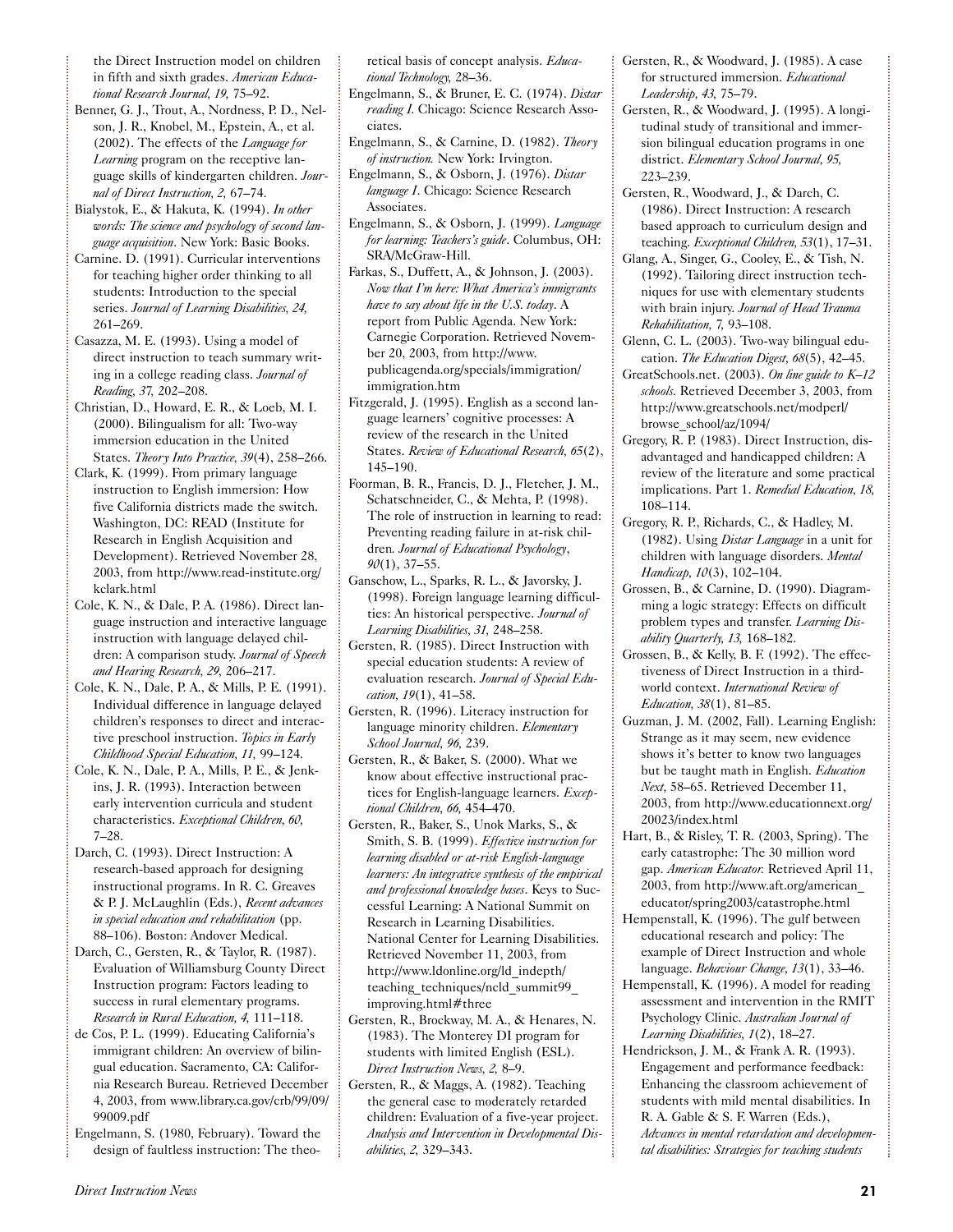*with mild to severe mental retardation* (pp. 11–47). Philadelphia: Jessica Kingsley.

- Holdaway, D. (1979). *The foundations of literacy*. Portsmouth, NH: Heinemann.
- International Reading Association. (2001). *Second-language literacy instruction: A position statement of the International Reading Association*. Retrieved July 5, 2003, from http://www.reading.org/positions/second\_ language.html
- Johnson, D. D. (2001). *Vocabulary in the elementary and middle school*. Needham Heights, MA: Allyn and Bacon.
- Johnson, J. S., & Newport, E. L. (1989). Critical period effects in second language learning: The influence of maturational state on the acquisition of English as a second language. *Cognitive Psychology, 21,* 60–99.
- Kavale, K. (1990). Variances and verities in learning disability interventions. In T. Scruggs & B. Wong (Eds.), *Intervention research in learning disabilities* (pp. 3–33)*.* New York: Springer Verlag.
- Kellis, M., Brezovsky, S., & Silvernail, D. L. (2001). *An analysis of state funding and program needs for limited English proficiency students.* Center for Education Policy, Applied Research, and Evaluation, University of Maine. Retrieved November 20, 2003, from http://www.usm.maine.edu/ cepare/pdf/fi/proficiency.pdf
- Kenny, D. (1980). Application of the *Distar Language I* programme in an infant E.S.L. setting: Comparison with a current E.S.L. programme. *The Australian Journal of Special Education, 4*(1), 9–17.
- Kinder, D., & Carnine, D. (1991). Direct Instruction: What it is and what it is becoming. *Journal of Behavioral Education, 1,* 193–213.
- Kindler, A. L. (2002). *Survey of the states' limited English proficient students and available educational programs and services, 2000–2001 summary report*. National Clearinghouse for English Language Acquisition and Language Instruction Educational Programs. Retrieved November 11, 2003, from http://www.ncela.gwu.edu/
- Klingner, J. K., & Vaughn, S. (1996). Reciprocal teaching of reading comprehension strategies for students with learning disabilities who use English as a second language. *Elementary School Journal, 96,* 275–293.
- Labov, L. (2003). When ordinary children fail to read. *Reading Research Quarterly, 38,* 128–131.
- Lindholm-Leary, K. (2000). *Biliteracy for a global society: An idea book on dual language education.* Washington, DC: National Clearinghouse for Bilingual Education.
- Lloyd, J., Epstein, M. H., & Cullinan, D. (1981). Direct Instruction for learning disabilities. In J. Gottlieb & S. S. Strichart (Eds.), *Developmental theory and research in learning disabilities* (pp. 41-45). Baltimore: University Park Press.
- Maggs, A., & Morath, P. (1976). Effects of direct verbal instruction on intellectual development of institutionalized moderately retarded children: A 2-year study. *Journal of Special Education, 10,* 357–364.
- Marnie, S. S. (2001). *Public education: Meeting the needs of students with limited English Proficiency. Report to congressional requesters.* Washington, DC: General Accounting Office. (ERIC Document Reproduction Service No. ED454283) Retrieved November 20, 2003, from http://www.gao.gov/new.items/ d01226.pdf
- McLaughlin, B., August, D., Snow, C., Carlo, M., Dressler, C. White, C., et al. (2000). *Vocabulary improvement in English language learners: An intervention study.* Research Symposium: High Standards in Reading for Students from Diverse Language Groups: Research, Practice, & Policy. Washington, DC, April 19–20. Retrieved December 7, 2003, from http://www.ncela.gwu.edu/ ncbepubs/symposia/reading/index.htm
- Medley, D. M. (1982). Teacher effectiveness. In H. E. Mitzel (Ed.), *Encyclopedia of educational research: Vol. 4*, *1894–1903* (5th ed., pp. 1894–1903). New York: The Free Press.
- Mitchell, M., Evans, C., & Bernard, J. (1978). Trainable children can learn adjectives, polars, and prepositions. *Language, Speech, and Hearing Services in the Schools, 8,* 181–187.
- Mora, J. K. (2002). *To all on equal terms: Bilingual education for the 21st century.* Arizona Association for Bilingual Education Conference Phoenix, Arizona January 25. Retrieved November 25, 2003, from http://coe.sdsu.edu/people/jmora/ Prop227/equalterms.htm
- Morlan, C. (2000). *Structured immersion: An alternative to traditional bilingual education.* Colorado: Independence Institute. Retrieved December 4, 2003, from http://i2i.org/Publications/IB/Education/ structuredimmersion.htm
- Moss, M., & Puma, M. (1995). *Prospects: The congressionally mandated study of educational growth and opportunity. First year report on language minority and limited English proficient students.* Prepared for Office of the Under Secretary, U.S. Department of Education by Abt Associates, Inc., Cambridge, MA.
- Nakano, Y., Kageyama, M., & Kinoshita, S. (1993). Using Direct Instruction to improve teacher performance, academic achievement, and classroom behavior in a Japanese public junior high school. *Education and Treatment of Children, 16,* 326–343.
- National Reading Panel. (2000). *Teaching children to read: An evidence-based assessment of the scientific research literature on reading and its implications for reading instruction*. Washington, DC: U. S. Department of Health and Human Services. Retrieved February 12, 2003, from http://www.nationalreadingpanel.org
- Noon, L., & Maggs, A. (1980). Accelerating written language processes in normal and gifted children: Direct instruction strategies and sequences. *Reading Education, 5*(1), 11–26.
- O'Neill, R., & Dunlap, G. (1984, Spring). DI principles in teaching autistic children. *Direct Instruction News*, 3–7.
- Osborn, J. H., & Armbruster, B. B. (2001). Vocabulary acquisition: Direct teaching and indirect learning*. Basic Education Online Edition, 46*(3). Retrieved August 5, 2003, from http://www.c-b-e.org/be/iss0111/ a2osborn.htm
- Porter, R. P. (2000). The benefits of English immersion. *Educational Leadership, 57*(4), 52–56.
- Prop. 227's promise. (2000, May 18). *Orange County Register*.
- Rennie, J., & Marcos, K. (2003). *The effectiveness of bilingual education*. ERIC Clearinghouse on Languages and Linguistics. Retrieved November 26, 2003, from http://www.cal.org/ericcll/faqs/rgos/bi.html
- Rist, M. C. (1992, November). Learning by heart. *The Executive Educator,* 12–19.
- Robinson, C. (2002). *Language for Learning*. Report for Florida Center for Reading Research, Tallahassee, FL. Retrieved November 21, 2003, from www.fcrr.org/ FCRRReports/PDF/Lang\_for\_Learning Report.pdf
- Rosenshine, B. V. (1980). *Direct instruction for skill mastery.* Paper presented to the School of Education, University of Milwaukee, Wisconsin.
- Rosenshine, B. V., & Berliner, D. C. (1978). Academic engaged time. *British Journal of Teacher Education, 4,* 3–16.
- Rossell, C. H. (1998). Mystery on the bilingual express: A critique of the Thomas and Collier study. *Read Perspectives, 2,* 5–32. Retrieved December 11, 2003, from http://www.ceousa.org/READ/collier.html
- Rossell, C. H. (2002). *Dismantling bilingual education. Implementing English immersion: The California initiative.* San Francisco, CA: Public Policy Institute of California. Retrieved November 20, 2003, from http://www.bu. edu/polisci/CROSSELL/Dismantling%20 Bilingual%20Education,%20July%202002. pdf
- Rossell, C. H. (2003, Fall). The near end of bilingual education. *Education Next,* 44–53. Retrieved December 11, 2003, from http://www.educationnext.org/20023/ index.html
- Rossell, C., & Baker, K. (1996). The educational effectiveness of bilingual education. *Research in the Teaching of English, 30,* 7–74.
- Scruggs, T. E., & Mastropieri, M. A. (1993). Current approaches to science education: Implications for mainstream instruction of students with disabilities. *Remedial and Special Education, 14*(11), 15–24.
- Snow, C. E., Burns, S., & Griffin, P. (Eds.). (1998). *Preventing reading difficulties in young children. Report of the National Research Coun-*